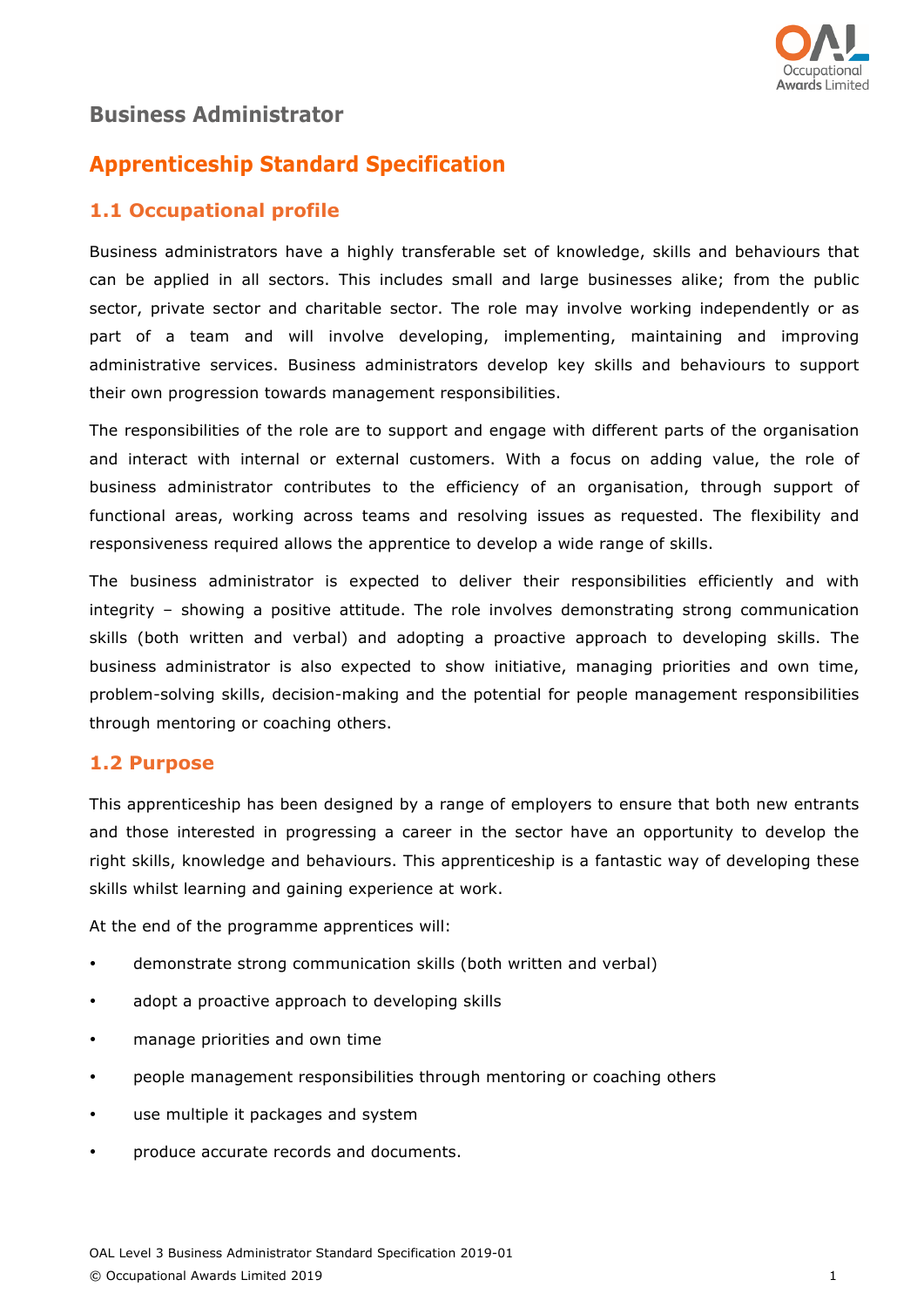

### **1.3 Entry requirements**

There are no formal entry requirements for apprentices selecting this apprenticeship standard. Employers and training providers must ensure that learners have the potential and opportunity to achieve the apprenticeship standard successfully.

### **1.4 Gateway requirements**

Gateway requirements are stipulated by the apprenticeship standard's assessment plan and endpoint assessment organisations must ensure that all apprentices have completed and achieved the requirements.

### 1.4.1 Apprenticeship duration

Business Administrator apprentices must have exceeded the 12-month Government minimum duration and completed a programme of learning as set by their employer, supported by the appointed training provider. The programme will develop the skills, knowledge and behaviours detailed in the standard.

### 1.4.2 Mandated qualifications

Apprentices are required to achieve the following mandated qualifications for this standard:

- Level 2 English
- Level 2 mathematics

Evidence of these qualifications must be submitted to OAL along with a declaration that the apprentice has met the gateway requirements. Qualification certificates can be submitted at any point once the apprentice has been registered on our Portal. OAL will accept qualification certificates from any awarding organisation.

In the main OAL expects evidence to be in the form of the qualification certificate. Where the certificate is not available then a formal transcript or notification of results. Where either a certificate or formal notification of results is not available, but the apprentice has other evidence that may be acceptable, you should contact us directly so we can offer advice on the verification of the evidence.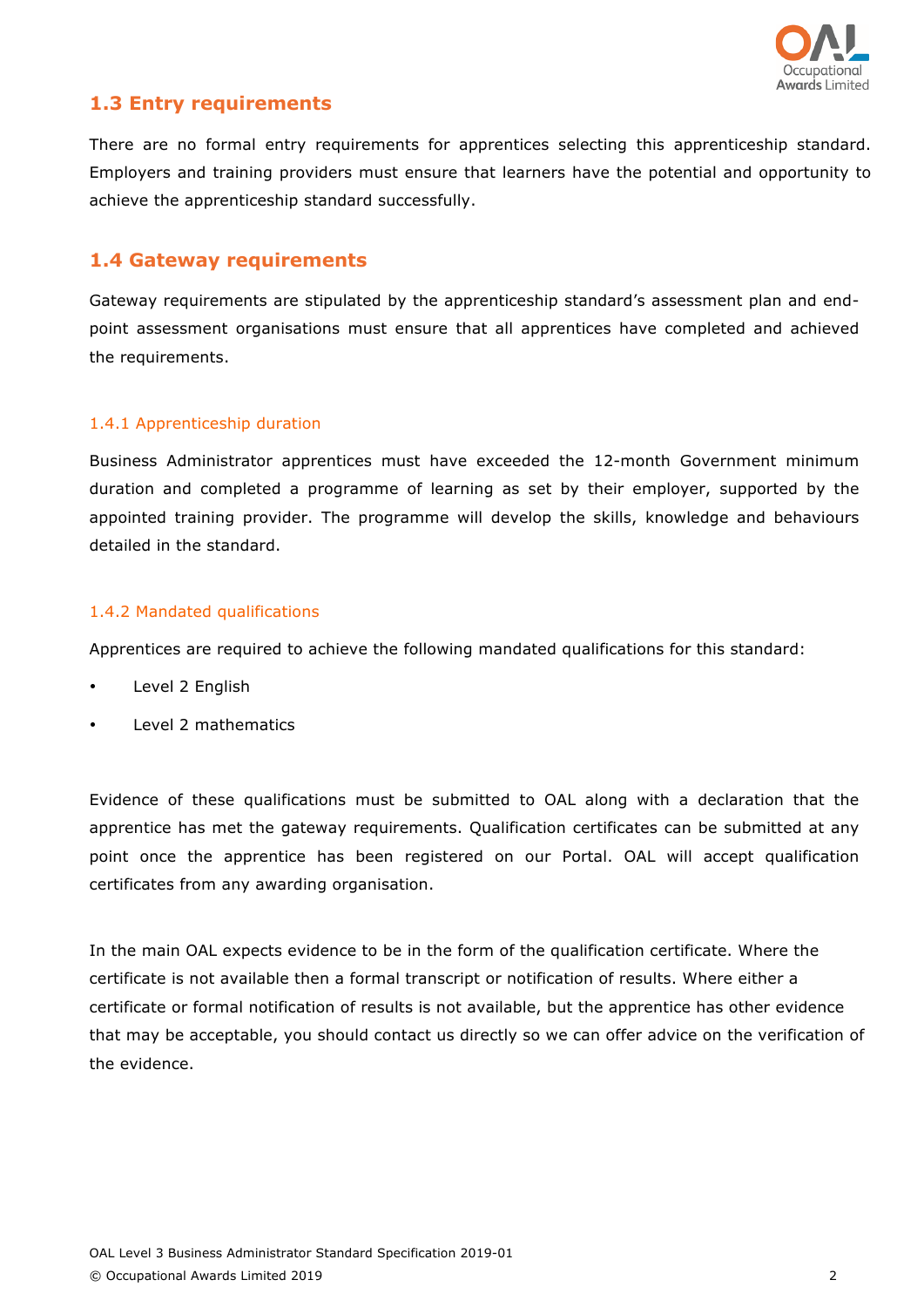

Apprentices, who have previously achieved their English and/or mathematics as specified above, must submit their qualification certificates to Occupational Awards Limited as evidence of achievement and exemption.

Apprentices and their employer/training provider should refer to the OAL English and Mathematics Policy for end-point assessment gateway evidence available at https://www.oawards.co.uk/about-us/ for evidence requirements of English and mathematics achievement.

### 1.4.3 Programme evidence required for the end-point assessment

Apprentices are required to submit the following documentation to OAL during the Gateway process. These requirements are mandatory and form part of the end-point assessment. Whilst they are not directly marked they will be used to carry out the Portfolio-based Interview and Project Presentation. The apprentice will not be allowed to undertake their end-point assessment until these documents are submitted to OAL.

- A portfolio of learning demonstrating evidence of all the knowledge, skills and behaviours
- A project carried out during the programme of learning as agreed with the end-point assessment organisation.

Further guidance on the requirements for both of these can be found in the OAL Business Administrator Apprentice Standard Handbook.

## **1.5 End-point Assessment (EPA) requirements**

End-point assessment will take place at the end of the programme and is designed to test apprentices' skills, knowledge and behaviours independently of learning and qualifications.

End-point assessment for this standard includes a:

• Knowledge test

The test will be 60 minutes under controlled examination conditions and invigilated by the endpoint assessment organisation. The test will comprise of 50 multiple-choice questions. The test is available online or paper-based.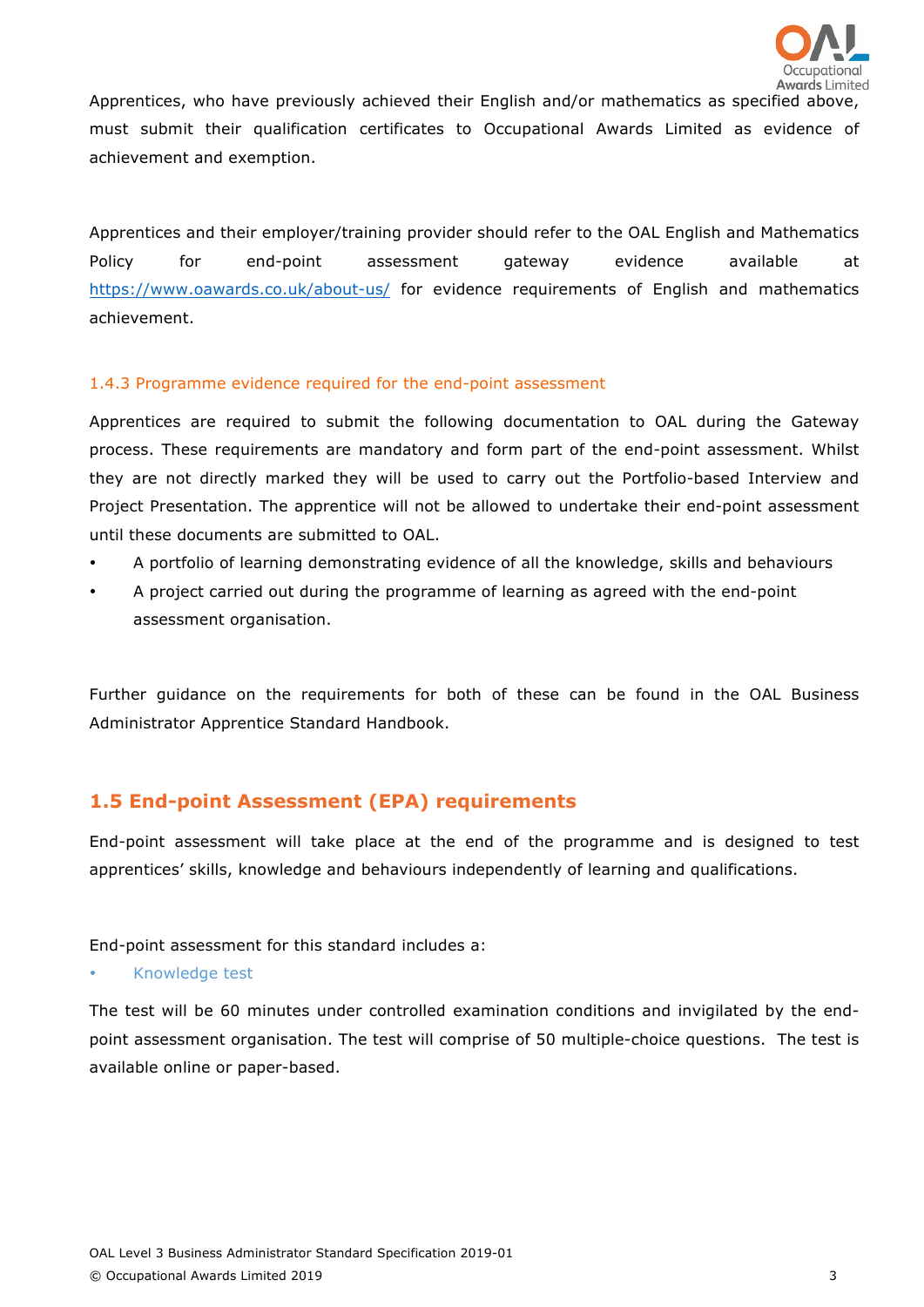

#### • Portfolio-based interview

The portfolio-based interview is a structured discussion between the apprentice and their independent assessor. The portfolio-based interview will cover areas of the standard outlined in 1.11. A portfolio of learning is required to be submitted during the gateway process. This provides a structure for the interview. The interview will be no longer than 45 minutes.

#### • Project presentation

The project presentation is a formal presentation based on a project that the apprentice has completed or a process they have improved during the programme of learning. A specification for the project and presentation can be found in the OAL Business Administrator Standard Handbook. The presentation will be no longer than 15 minutes with a further 15 minutes for a question and answer session.

### **1.6 Planning the EPA**

Once the apprentice has successfully passed through gateway a planning session will take place between the employer, training provider and OAL. The outcome of the planning session is to ensure that the EPA runs smoothly on the day.

Apprentices will be given access to the OAL Apprentice End-point Assessment Handbook once they have been enrolled onto the standard. The Apprentice End-point Assessment Handbook sets out the assessment requirements of EPA and the criteria on which the apprentice will be graded.

### **1.7 Order of end-point assessment**

The assessment plan for this standard stipulates that the EPA is taken in the following order:

- 1. Knowledge test
- 2. Portfolio-based interview and project presentation.

### **1.8 Assessment personnel**

An Independent Assessor appointed by OAL must invigilate and assess all components of the endpoint assessment.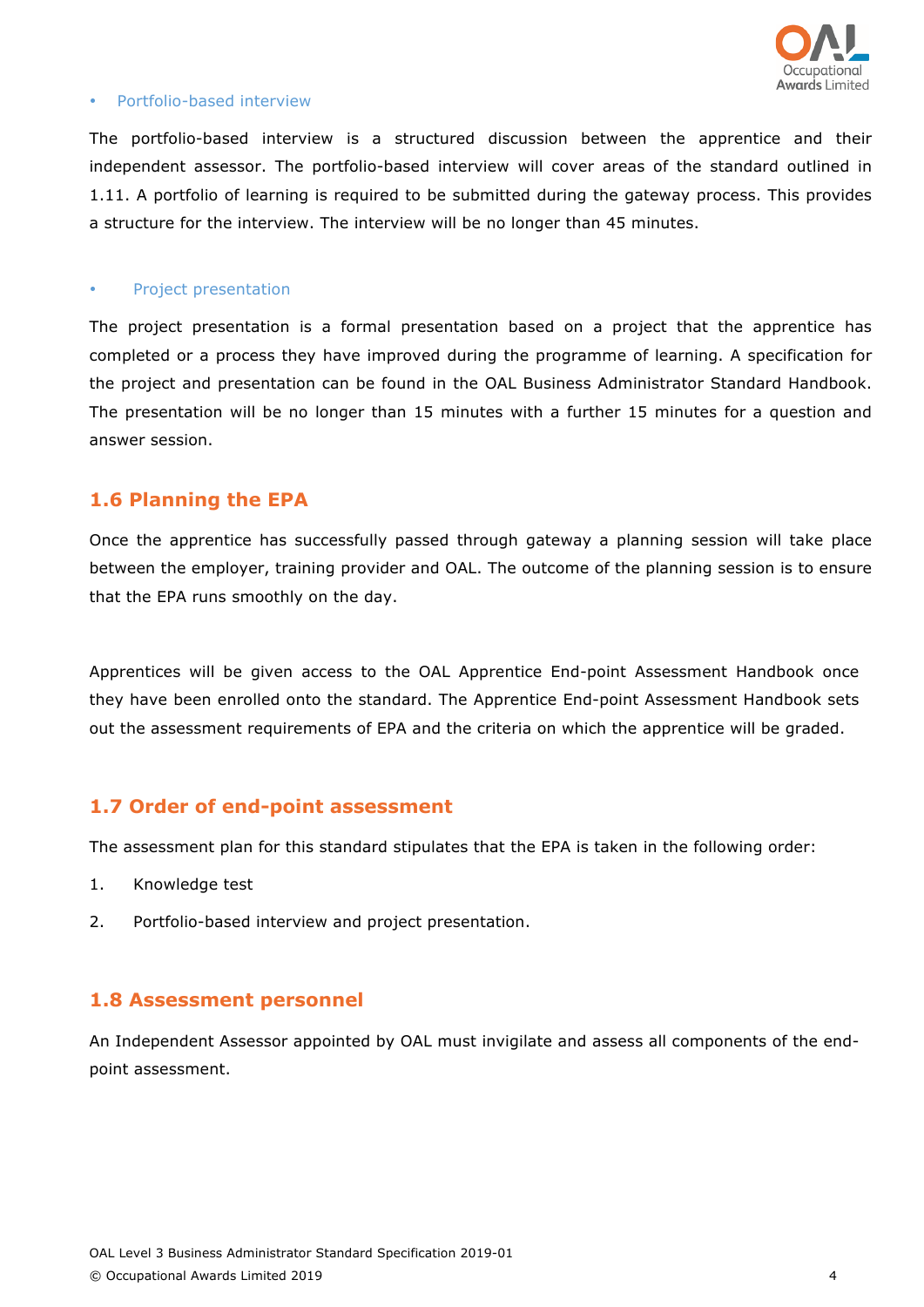

## **1.9 Apprenticeship grading**

The apprenticeship is graded: Fail, Pass or Distinction. Apprentices must achieve a minimum of a pass in each of the 3 components.

Results are subject to moderation and will be issued every 10 working days to the named training provider. OAL will send results to the Education and Skills Funding Agency in line with guidelines for certification. It is expected that a period of further learning will need to be undertaken if the apprentice has to re-take any part of the end-point assessment. OAL can make exemptions to this ruling should reasons for the fail are deemed to be outside the control of the apprentice.

## **1.10 EPA fees**

The Business Administrator apprenticeship standard attracts a total funding of £5,000. 20% of the total apprenticeship funding is withheld until the EPA has been concluded, this is to encourage completion of the apprenticeship training and mandated qualifications. In respect of this standard this represents the maximum cost of an EPA.

OAL typically charges 15% of the total funding for this standard. However fees are worked out on an individual basis to ensure that employers and apprentices get the best value for money. For approved centres our fees can be found in the online Portal. Non-approved centres should contact us directly for a bespoke quote.

At OAL there are no hidden fees. Our fees are inclusive of all support, documentation and materials. This includes access to our team of experts to support the induction of apprentices, preparation for EPA, handbooks and assessment specifications and materials.

## **1.11 Standard Knowledge, Skills and Behaviours**

#### **Key to table**

- MCQ Multiple choice questions
- PI Portfolio-based interview
- PP Project presentation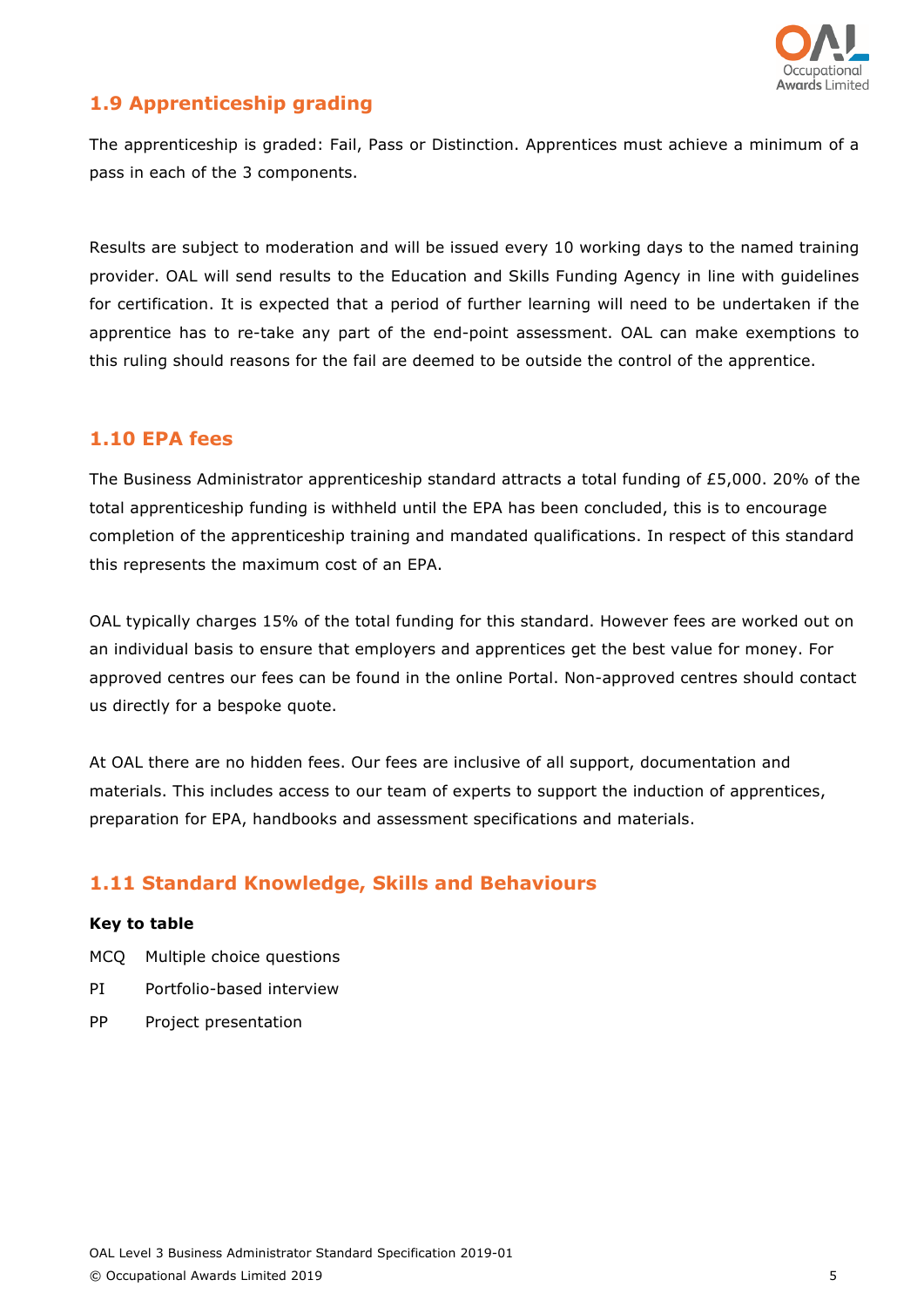

# **Business Administrator Apprenticeship Standard**

| Knowledge statements                                                                                                                                                                                                                                                                                                                                                                    | Assessed<br>by:  |
|-----------------------------------------------------------------------------------------------------------------------------------------------------------------------------------------------------------------------------------------------------------------------------------------------------------------------------------------------------------------------------------------|------------------|
| Understands organisational purpose, activities, aims, values,<br>vision for the future, resources and the way that the<br>political/economic environment affects the organisation.                                                                                                                                                                                                      | PI<br><b>MCQ</b> |
| Knows<br>organisational<br>structure<br>and<br>demonstrates<br>understanding of how their work benefits the organisation.<br>Knows how they fit within their team and recognises how their<br>skills can help them to progress their career.                                                                                                                                            | PI               |
| Has a practical knowledge of managing stakeholders and their<br>differing relationships to an organisation. This includes internal<br>and external customers, clients and/or suppliers. Liaises with<br>internal/external customers, suppliers or stakeholders from<br>inside or outside the UK. Engages and fosters relationships<br>with suppliers and partner organisations.         | <b>MCQ</b><br>PI |
| Understands laws and regulations that apply to their role<br>including data protection, health & safety, compliance etc.<br>Supports the company in applying the regulations.                                                                                                                                                                                                           | <b>MCQ</b><br>PI |
| Understands the organisation's internal policies and key<br>business policies relating to sector.                                                                                                                                                                                                                                                                                       | PI               |
| Understands the applicability of business principles such as<br>change,<br>business<br>finances<br>project<br>managing<br>and<br>management.                                                                                                                                                                                                                                            | <b>MCQ</b>       |
| Understands the organisation's processes, e.g. making<br>payments or processing customer data. Is able to review<br>autonomously and<br>processes<br>make<br>suggestions<br>for<br>improvements. Applying a solutions-based approach to<br>improve business processes and helping define procedures.<br>Understands how to administer billing, process invoices and<br>purchase orders. | <b>PP</b>        |
|                                                                                                                                                                                                                                                                                                                                                                                         |                  |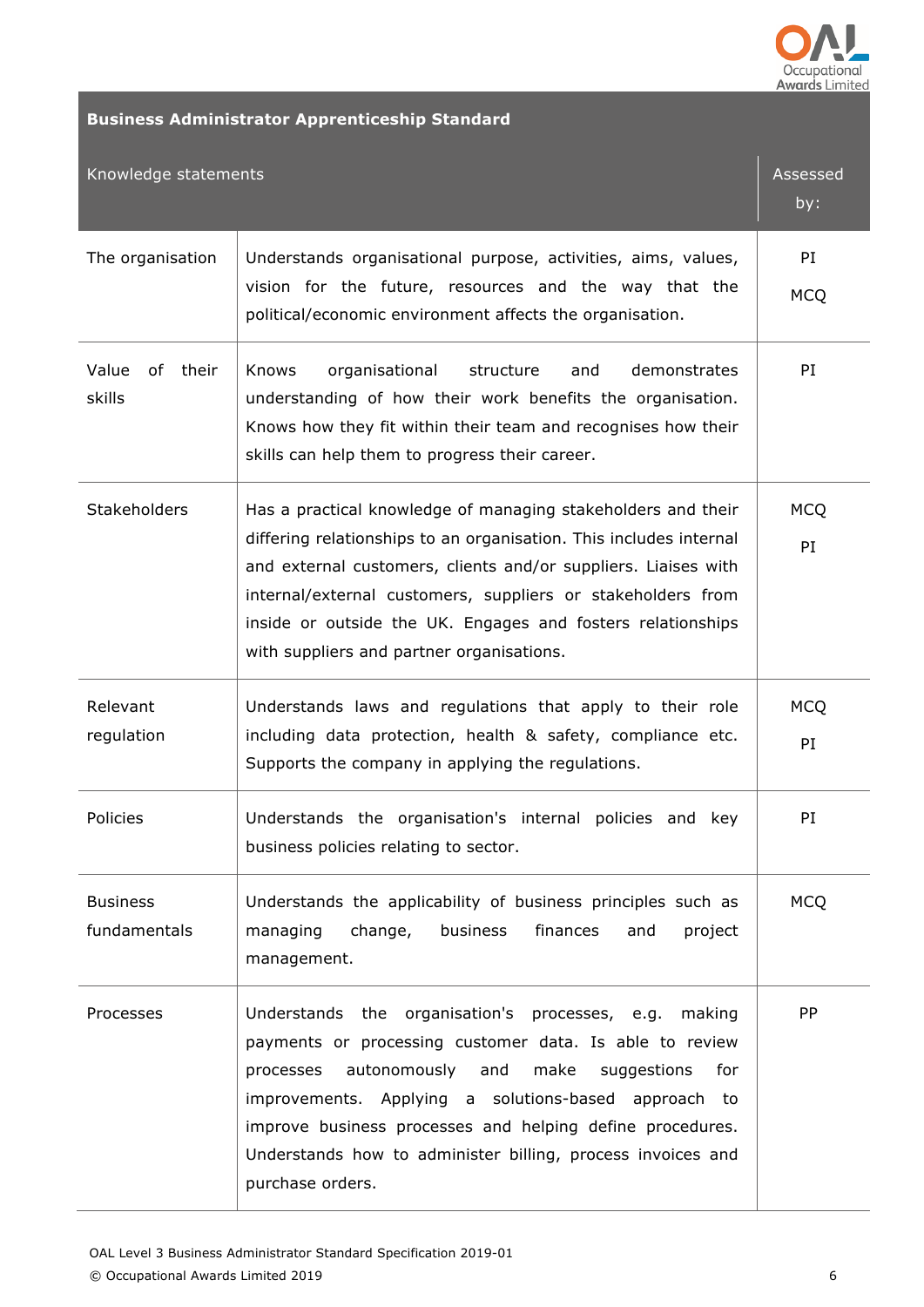

| Knowledge statements                    |                                                                                                                                                                                                                                                                                                                                                                                                                                                                                   | Assessed<br>by:  |  |  |
|-----------------------------------------|-----------------------------------------------------------------------------------------------------------------------------------------------------------------------------------------------------------------------------------------------------------------------------------------------------------------------------------------------------------------------------------------------------------------------------------------------------------------------------------|------------------|--|--|
| External<br>environment<br>factors      | Understands relevant external factors e.g. market forces, policy &<br>regulatory changes, supply chain etc. and the wider business<br>impact). Where necessary understands the international/global<br>market in which the employing organisation is placed.                                                                                                                                                                                                                      | <b>MCQ</b><br>PI |  |  |
| <b>Skills statements</b>                |                                                                                                                                                                                                                                                                                                                                                                                                                                                                                   |                  |  |  |
| IT                                      | Skilled in the use of multiple IT packages and systems relevant to<br>the organisation in order to: write letters or emails, create<br>proposals, perform financial processes, record and analyse data.<br>Examples include MS Office or equivalent packages. Able to<br>choose the most appropriate IT solution to suit the business<br>problem. Able to update and review databases, record<br>information and produce data analysis where required.                            | PI               |  |  |
| Record<br>and<br>document<br>production | Produces accurate records and documents including: emails,<br>letters, files,<br>payments,<br>reports and<br>proposals.<br>Makes<br>recommendations for improvements and present solutions to<br>management. Drafts correspondence, writes reports and able to<br>review others' work. Maintains records and files, handles<br>confidential information in compliance with the organisation's<br>procedures. Coaches others in the processes required to complete<br>these tasks. | PI               |  |  |
| <b>Decision</b><br>making               | Exercises proactivity and good judgement. Makes effective<br>decisions based on sound reasoning and is able to deal with<br>challenges in a mature way. Seeks advice of more experienced<br>team members when appropriate.                                                                                                                                                                                                                                                        | PP               |  |  |
| Interpersonal<br>skills                 | Builds and maintains positive relationships within their own team<br>and across the organisation. Demonstrates ability to influence<br>and challenge appropriately. Becomes a role model to peers and<br>team members, developing coaching skills as they gain area<br>knowledge.                                                                                                                                                                                                 | PI               |  |  |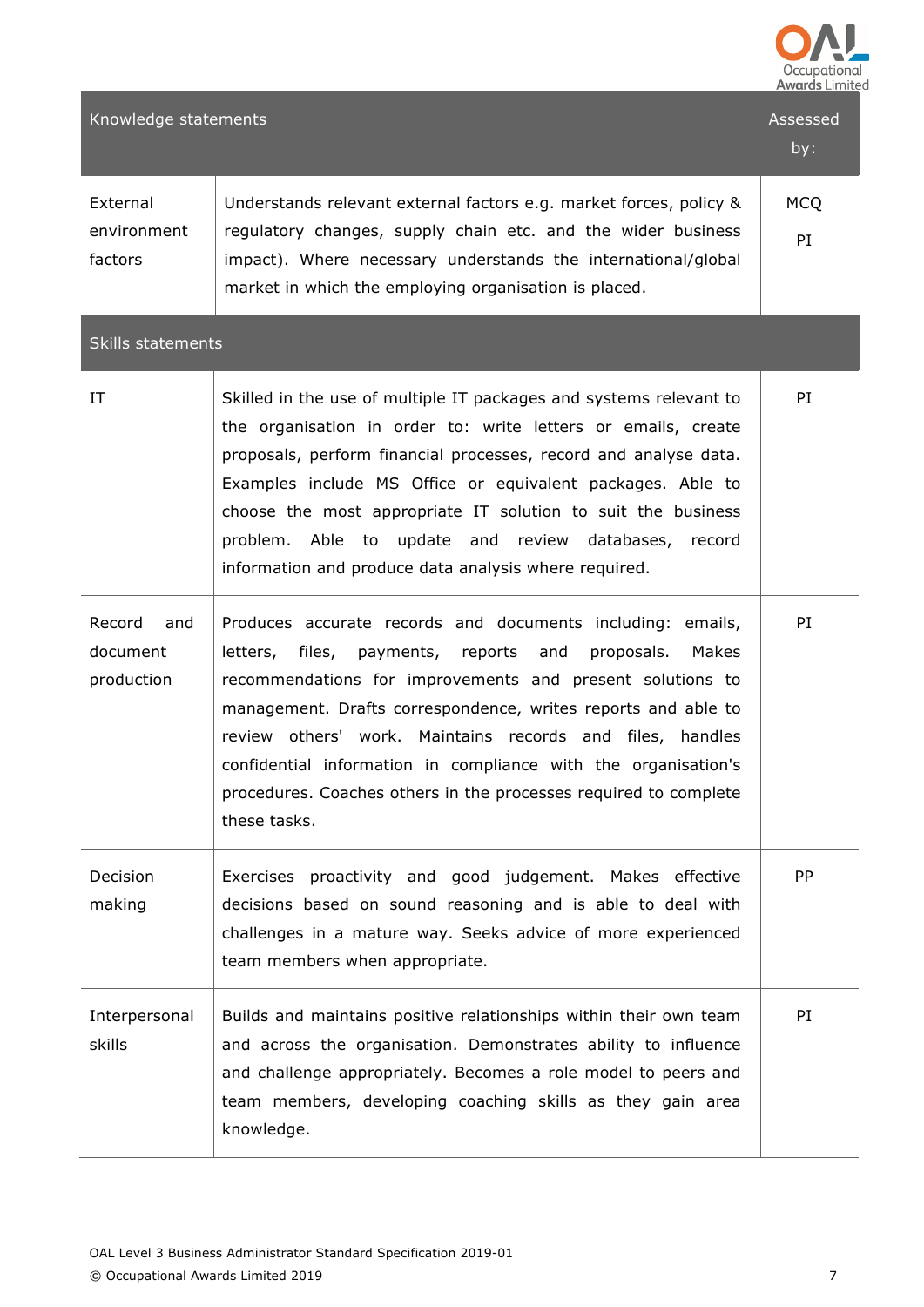|                                 |                                                                                                                                                                                                                                                                                                                                                                                                                                                                                                                                                                                                                                                                                                                            | <b>Awards Limited</b> |
|---------------------------------|----------------------------------------------------------------------------------------------------------------------------------------------------------------------------------------------------------------------------------------------------------------------------------------------------------------------------------------------------------------------------------------------------------------------------------------------------------------------------------------------------------------------------------------------------------------------------------------------------------------------------------------------------------------------------------------------------------------------------|-----------------------|
| <b>Skills statements</b>        |                                                                                                                                                                                                                                                                                                                                                                                                                                                                                                                                                                                                                                                                                                                            | Assessed<br>by:       |
| Communications                  | Demonstrates good communication skills, whether face-to-<br>face, on the telephone, in writing or on digital platforms. Uses<br>the most appropriate channels to communicate effectively.<br>Demonstrates agility and confidence in communications,<br>carrying authority appropriately. Understands and applies<br>social media solutions appropriately. Answers questions from<br>inside and outside of the organisation, representing the<br>organisation or department.                                                                                                                                                                                                                                                | PI                    |
| Quality                         | Completes tasks to a high standard. Demonstrates the<br>necessary level of expertise required to complete tasks and<br>applies them self to continuously improve their work. Is able<br>to review processes autonomously and make suggestions for<br>improvements. Shares administrative best-practice across the<br>organisation e.g. coaches others to perform tasks correctly.<br>Applies problem-solving skills to resolve challenging or<br>complex complaints and is a key point of contact for<br>addressing issues.                                                                                                                                                                                                | PI                    |
| Planning<br>and<br>organisation | Takes responsibility for initiating and completing tasks,<br>manages priorities and time in order to successfully meet<br>deadlines. Positively manages the expectations of colleagues<br>at all levels and sets a positive example for others in the<br>workplace. Makes suggestions for improvements to working<br>practice, showing understanding of implications beyond the<br>immediate environment (e.g. impact on clients, suppliers,<br>other parts of the organisation). Manages resources e.g.<br>equipment or facilities. Organises meetings and events, takes<br>minutes during<br>meetings and creates action<br>logs as<br>appropriate. Takes responsibility for logistics e.g. travel and<br>accommodation. | PI                    |
| Project<br>management           | Uses relevant project management principles and tools to<br>scope, plan, monitor and report. Plans required resources to<br>successfully deliver projects. Undertakes and leads projects<br>as and when required.                                                                                                                                                                                                                                                                                                                                                                                                                                                                                                          | <b>MCQ</b><br>PP      |